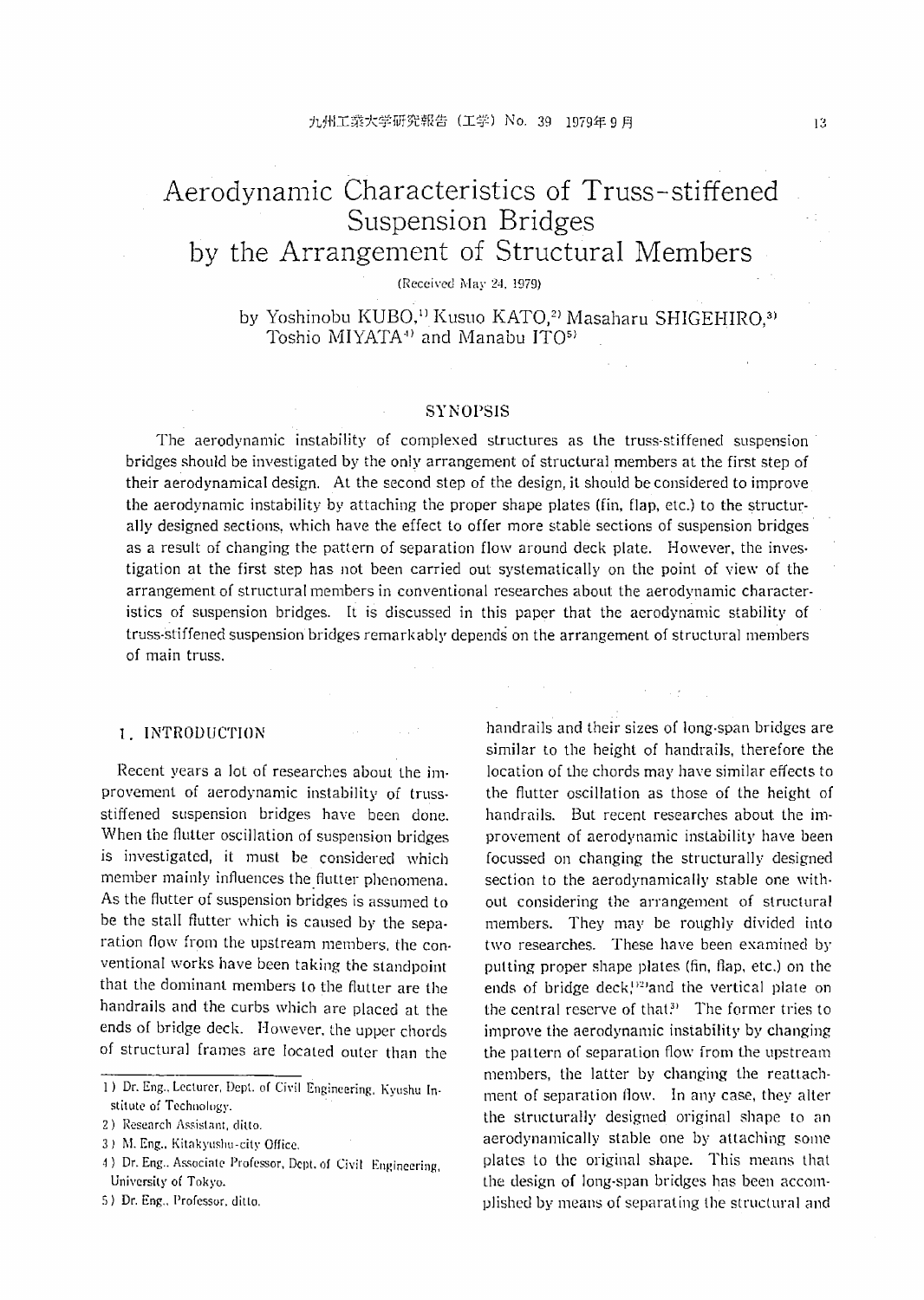the aerodynamical designs without considering the arrangement of structural members.

The work of this paper is to investigate how the aerodynamic responses are influenced by changing the arrangement of structural members and which member of the main truss is dominant to the flutter of suspension bridges, The experiments are carried out by focussing on the relations among the aerodynamic responses and the settlement of deck plate and structural members of main truss.

## 2. MODELS IN EXPERIMENTS

The following experimental cases are adopted to investigate the aerodynamic stability of suspension bridges by the arrangement of structural members. Fig. 1 shows the cross-section of original model which has the dimensions in experiment, the length of 1.060 m, the weight of  $5330 g/$ m, the moment of inertia of  $15.60 \text{ g.m.s}^2/\text{m}$ , the frequency of torsional oscillation of 3.47 hz, the frequency of bending oscillation of 1.73 hz, and the logarithmic decrement of structural damping in torsional oscillation of 0.0026 to 0.0036 (which depends a little on the torsional double amplitudes  $2\phi$ ). Fig. 1 is used for the explanation of the following experimental cases.



Fig. 1 Cross-Section of Original Model (mm)

- Case  $1: T-30-O, T-32-O$ ; the original sections with the width of main truss of 30 ern and 32 ern, respectively.
- Case 2: T-30-C, T -32-C; the modified sections by covering the gratings  $\Phi$  at the both ends of original models with thin plates.

Case  $3: T-30-H<sub>0</sub>$ ,  $T-32-H<sub>0</sub>$ ; the modified sections by covering the gratings  $(D)$ and the handrails  $(2)$  of the original models, in both cases  $H_5$  and  $H_{10}$  mean half and full covered handrails, respectively.

If there is the difference of aerodynamic responses between T -30 and T-32, it is probably based on the difference of width of main truss because the difference of width will make change the pattern of separation flow from the upstream upper chords of main truss. Case 3 is adopted to observe the region of path of separation 'flow from the upstream upper chords. If there is no difference of the responses, the separation flow from handrails is probably dominant to the flutter oscillation in this case and the layer of separation flow from the upper chords is assumed to be very thick.

Case 4: T-32- $D_h$ ; the 32 cm width original sections with the deck plate of the height of *h* mm from the main truss.

This case is chosen to investigate how the aerodynamic responses are influenced by alteration of the height of deck plate from main truss. As it is difficult to make the model with continuous alteration of width of main truss, the alteration of width is replaced with that of height of deck plate from main truss, for it is assumed that the pattern of separation flow is similar in both alterations.

Case 5: TM-W-D<sub>n</sub>; the modified models which have the only upper chords of main truss and the deck plate of original section with the height of *h* mm from the upper chords. The width  $W$ is changed in 5 steps of 26,28,30,32 and 34 em.

Fig. 2 (a) gives the reference to the explanation of Case 5. This case will supply the informations about the effect of upper chords to the flutter oscillation of suspension bridges.

Case 6:  $TK-W-D_h$ ; the modified sections with the upper side K-truss of main truss of the width  $W$  the same as Case 5 and with the deck plate whose height is  $h$  mm from the upper side K-truss.

Fig.2 (b) is K-truss for Case 6. The last case will teach us the influence of K-truss which has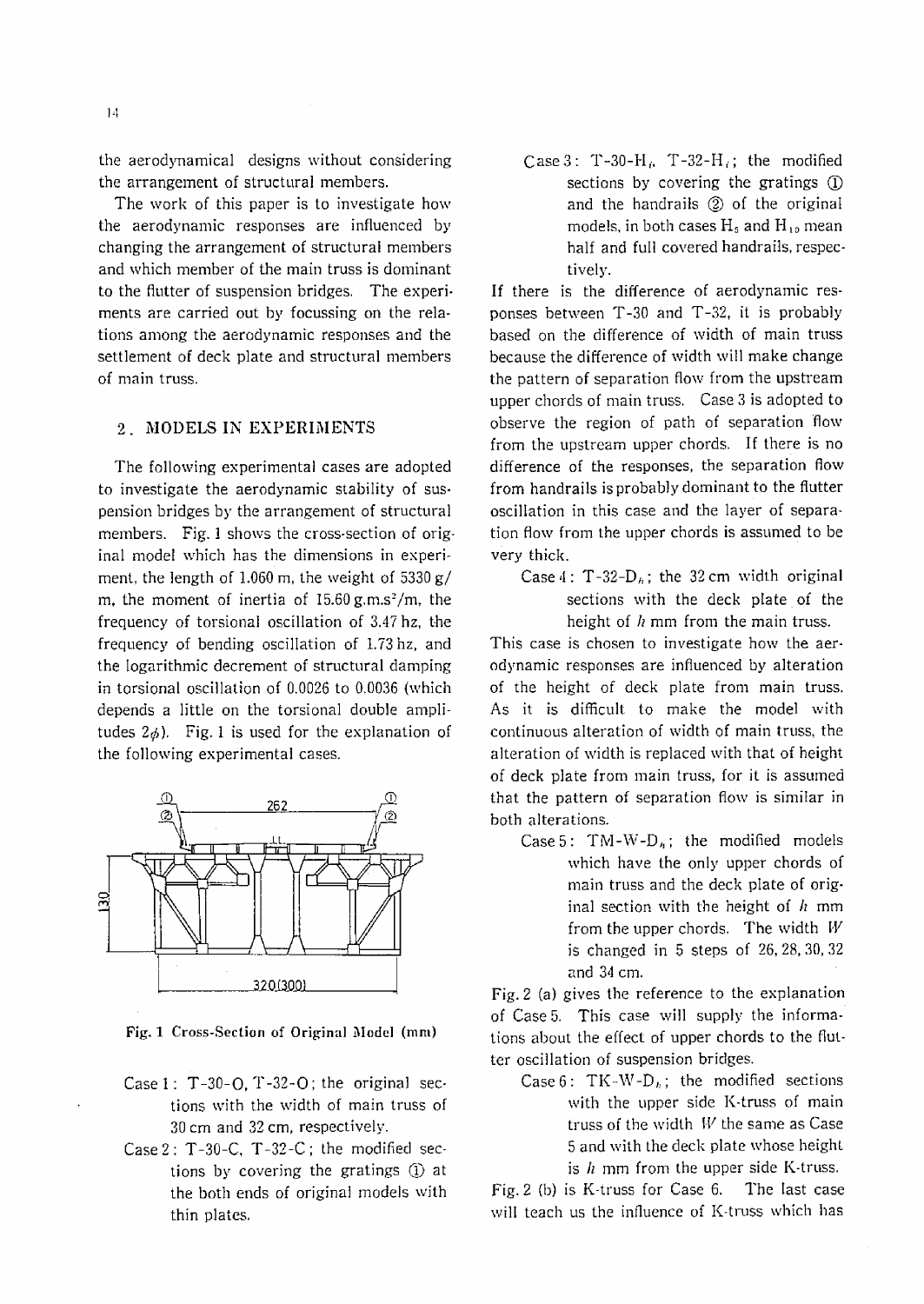

Fig. 2 Cross-Section of Modified Models (mm)

diagonal and lateral members between both upper chords. The pattern of separation flow may be changed by the diagonal members after the upstream upper chords in the direction of main flow.

It will be made clear from the results of the above mentioned cases that the arrangement of structural members is important in the investigation of the aerodynamic responses of truss-stiffen ed suspension bridges.

# 3. RESULTS OF WIND TUNNEL TESTS

The experiments are carried out in focussing on obtaining the aerodynamic responses by using the two-dimensional models with angles of attack  $(a)$  of  $0^{\circ}$ ,  $\pm 2^{\circ}$ ,  $\pm 4^{\circ}$ ,  $\pm 6^{\circ}$ . The results are shown in Figs. 3 to 7 whose abscissas and ordi-

nates have the dimensions of wind velocity  $(V)$ and double amplitudes of torsional oscillation  $(2\phi)$ , respectively.

(a) Test of Case 1 (Fig. 3)

Both sections have no responses of steady state oscillation at the angle of attack smaller than those of 0" over the wind velocity in experiments. Concerning the critical wind velocity  $(V_{cr})$  which causes abruptly the torsional flutter of suspension bridges.  $V_{cr}$  of the model with narrow width of main truss is higher than that of wide one at all angles of attack. The model with narrow width is more favourable in aerodynamical design than the wide one in this case.

(h) Tests of Case 2 and 3 (Fig. 4)

The model with narrow width is more stable than the wide one as similar to Case 1 according to the results of Case 2. On the other hand. both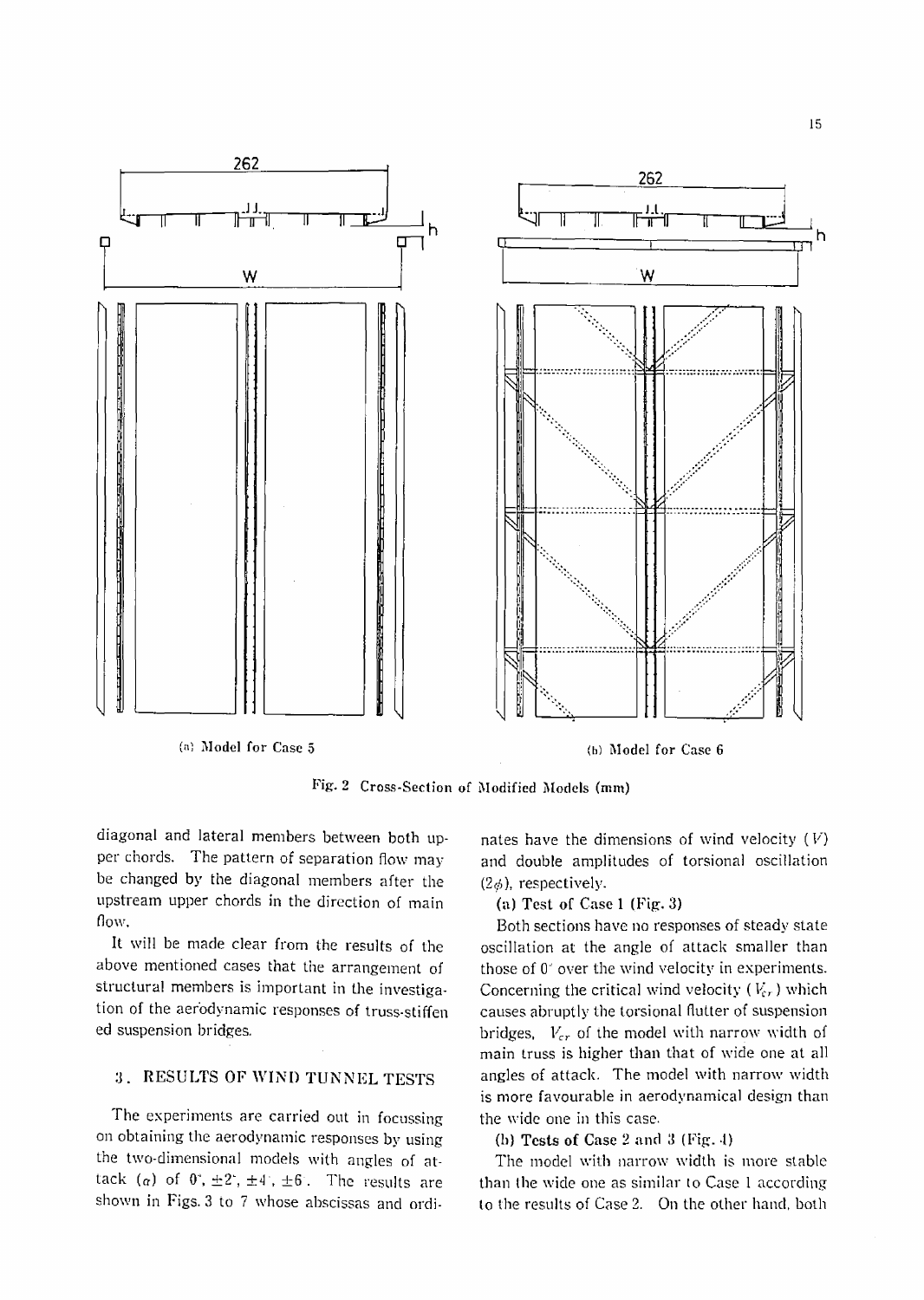

Fig. 3 Responeses of Torsional Oscillation of Case 1



Fig. 4 Responses of Torsional Oscillation of Case 2 and 3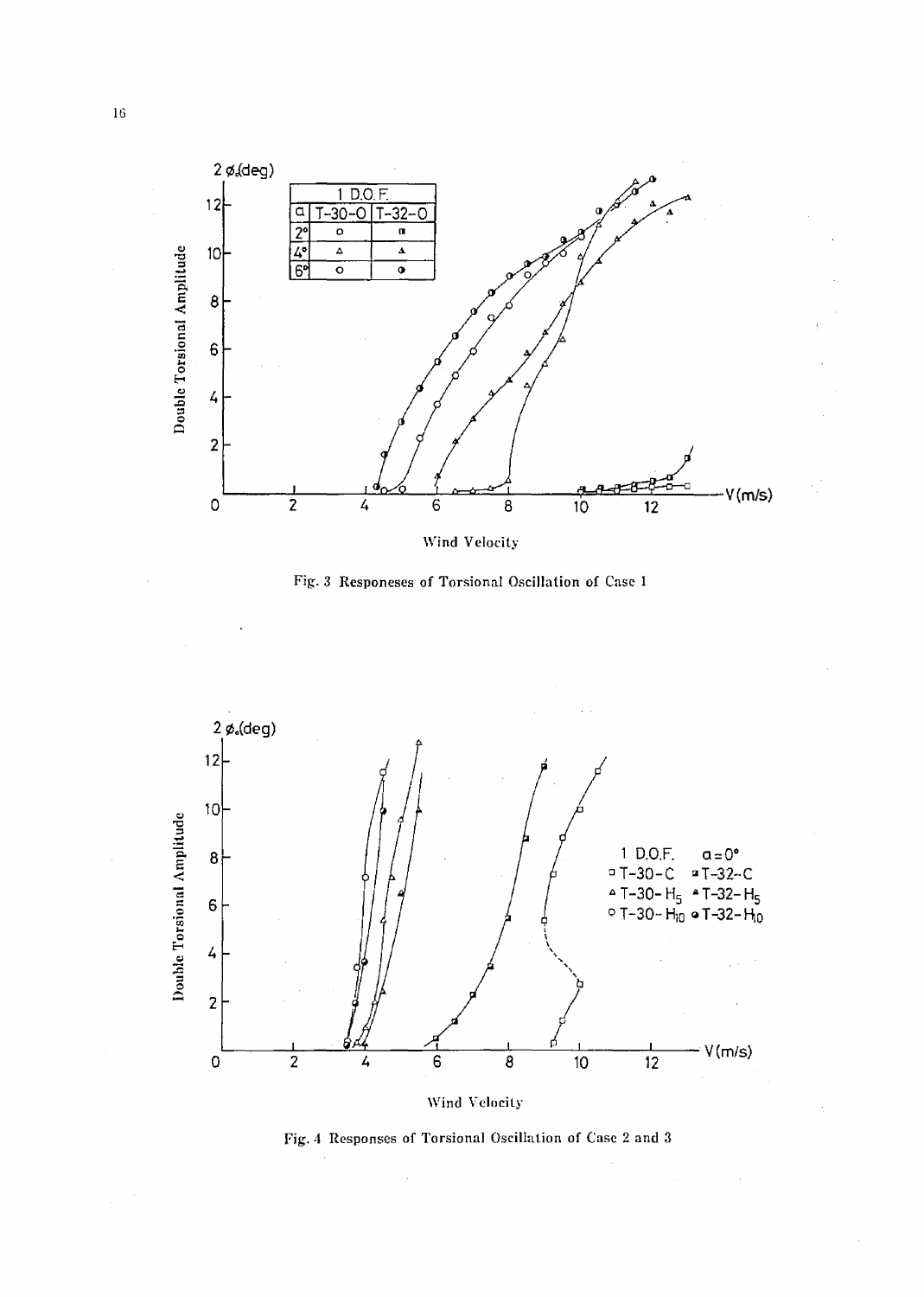responses of the models with narrow and wide width are nearly equal in Case 3. This means that the plates covering the handrails have the effect to prevent the separation flow from the upper chords from passing over the plates, as a result of that, the flutter oscillation of this case is assumed to be generated by rather the separation flow from the plates than that from the upper chords.

#### (c) Test of Case 4 (Fig. 5)

According to the results of Case 1 to 3, the aerodynamic responses depend on the width of main truss. Case 4 is used to investigate the influences of the height of deck plate from the main truss to the aerodynamic responses. Fig. 5 is the result of the height of 0 mm to 10 mrn of deck plate from main truss with the width of 32 em at the angle of attack  $\alpha = +6$ °. This figure shows that the critical wind velocity becomes high with increasing the height of deck plate  $\cdot$ 

(d) Test of Case 5 (Figs. 6. 7)

The results of Case 1 to 4 teach us that the aerodynamic responses depend on the width of main truss and the height of deck plate. Case 5 is adopted to investigate the effect of the width of

upper chords and the height of deck plate from the upper chords. Figs. 6, 7 show the responses of Case 5 at the angle of attack  $\alpha = +4^{\circ}$ , including the case without structural members (i.e, with only deck plate) at the same angle of attack. Fig. 6 is the case of the height of  $0 \text{ mm}$  and Fig. 7 is that of 4 mm. Concerning the width, the model does not always become more stable with decreasing the width, but there is probably the most suitable width to the aerodynamic responses of suspension bridges. They have the tendency to be unstable with increasing the height except for the case of width 26 cm between both chords.

#### (e) Test of Case 6 (Figs. S. 9)

Comparing Case 4 with Case 5, the result of Case 5 has a reverse tendency to that of Case 4 about the influence of the height to the aerodynamic responses. It is assumed that the difference of this tendency is caused by the existence of diagonal members between upper chords. The reponse curves in Figs. 8 and 9 have similar tendency as Case 4. Therefore the aerodynamic responses are delicately influenced by the existence of diagonal members between upper chords.



Fig. 5 Responses of Torsional Oscillation according to the Height of Deck Plate from Main Truss (Case 4)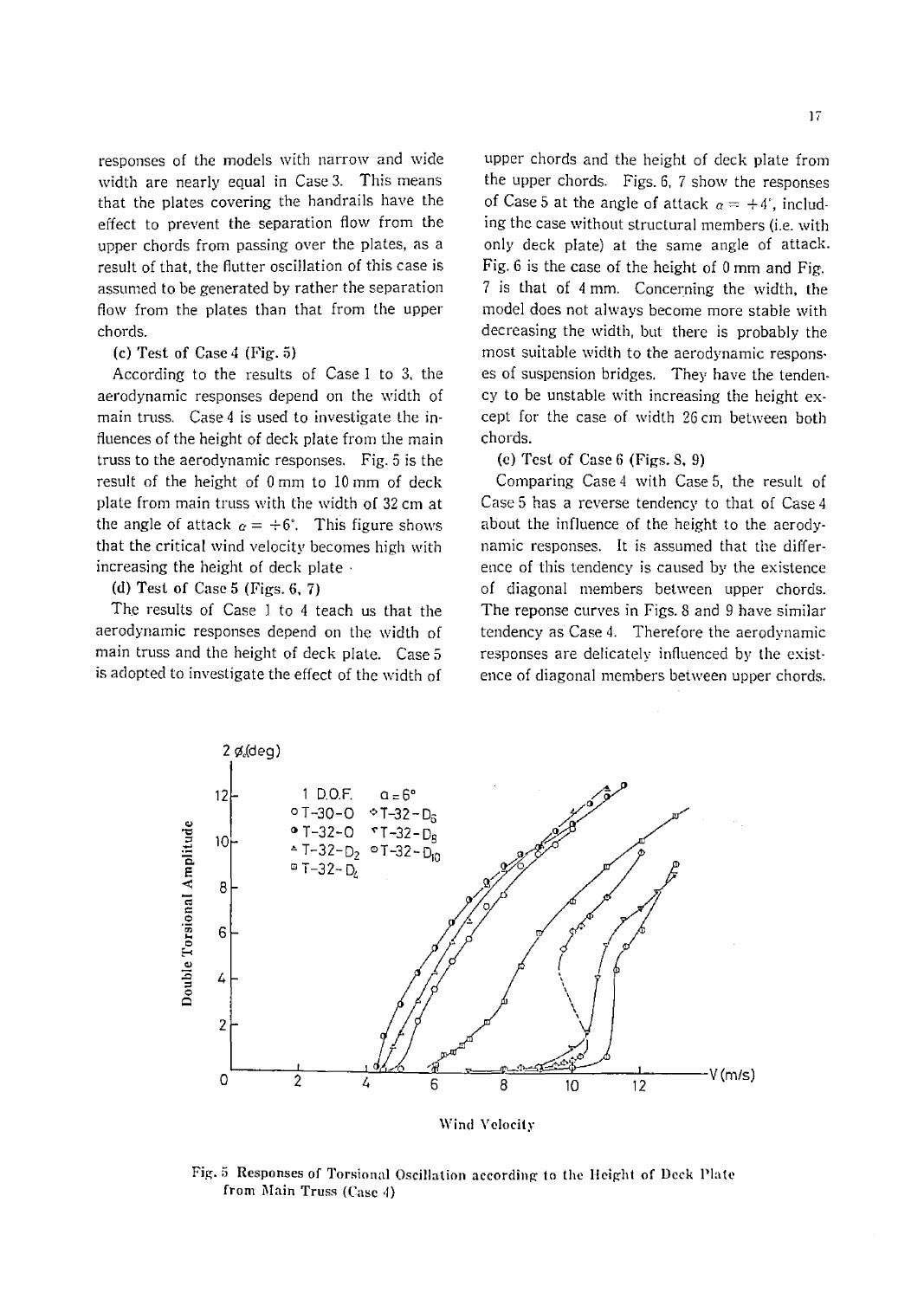

Fig. 6 Responses of Torsional Oscillation of Case 5 (Height of Deck Plate from Upper Chords is 0 mm)



Fig. 7 Responses of Torsional Oscillation of Case 5 (Height of Deck Plate from Upper Chords is 4 mm)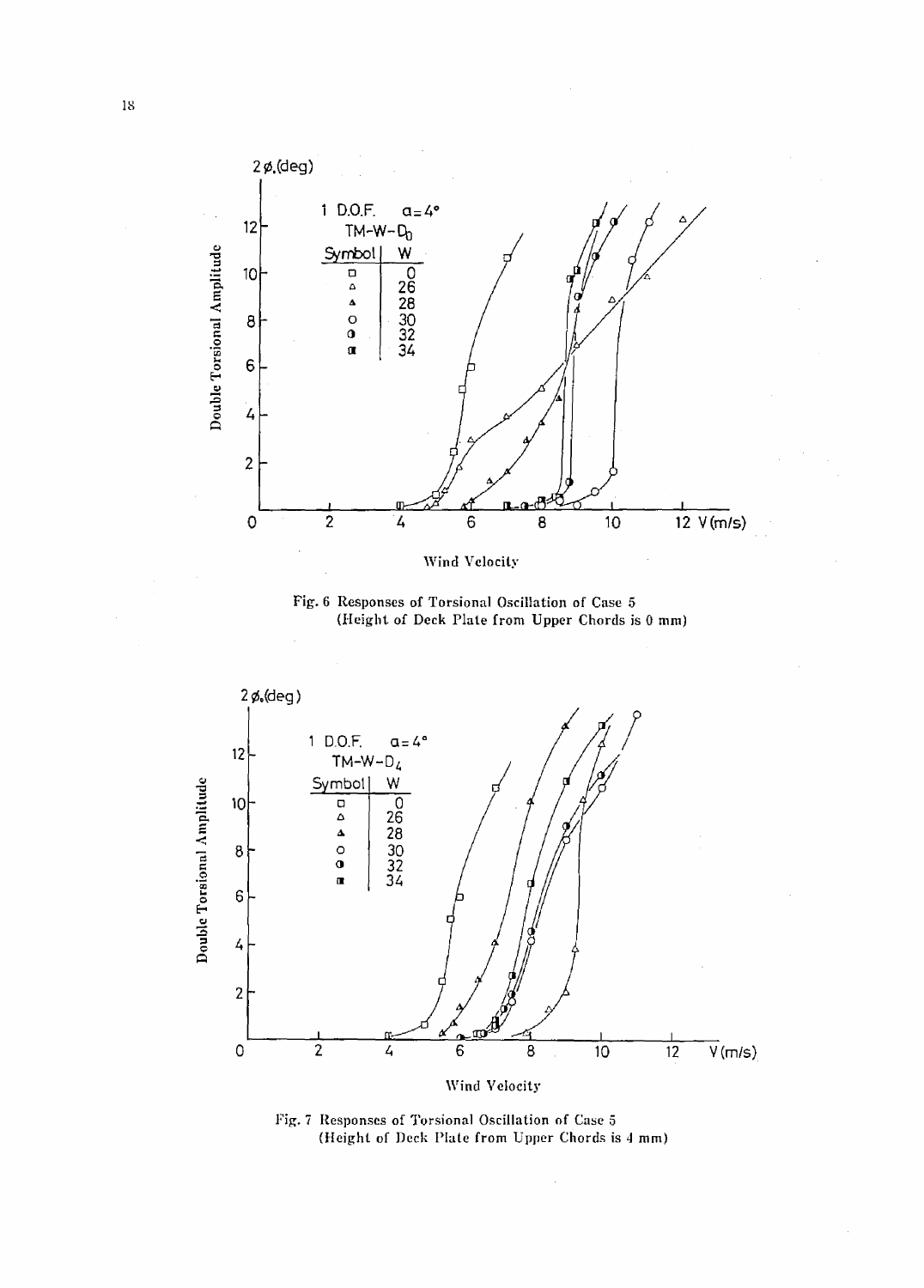

Fig. 8 Responses of Torsional Oscillation of Case 6 (Height of Deck Plate from Upper Chords is 0 mm)



Fig. 9 Responses of Torsional Oscillation of Case 6 (Height of Deck Plate from Upper Chords is 4 mm)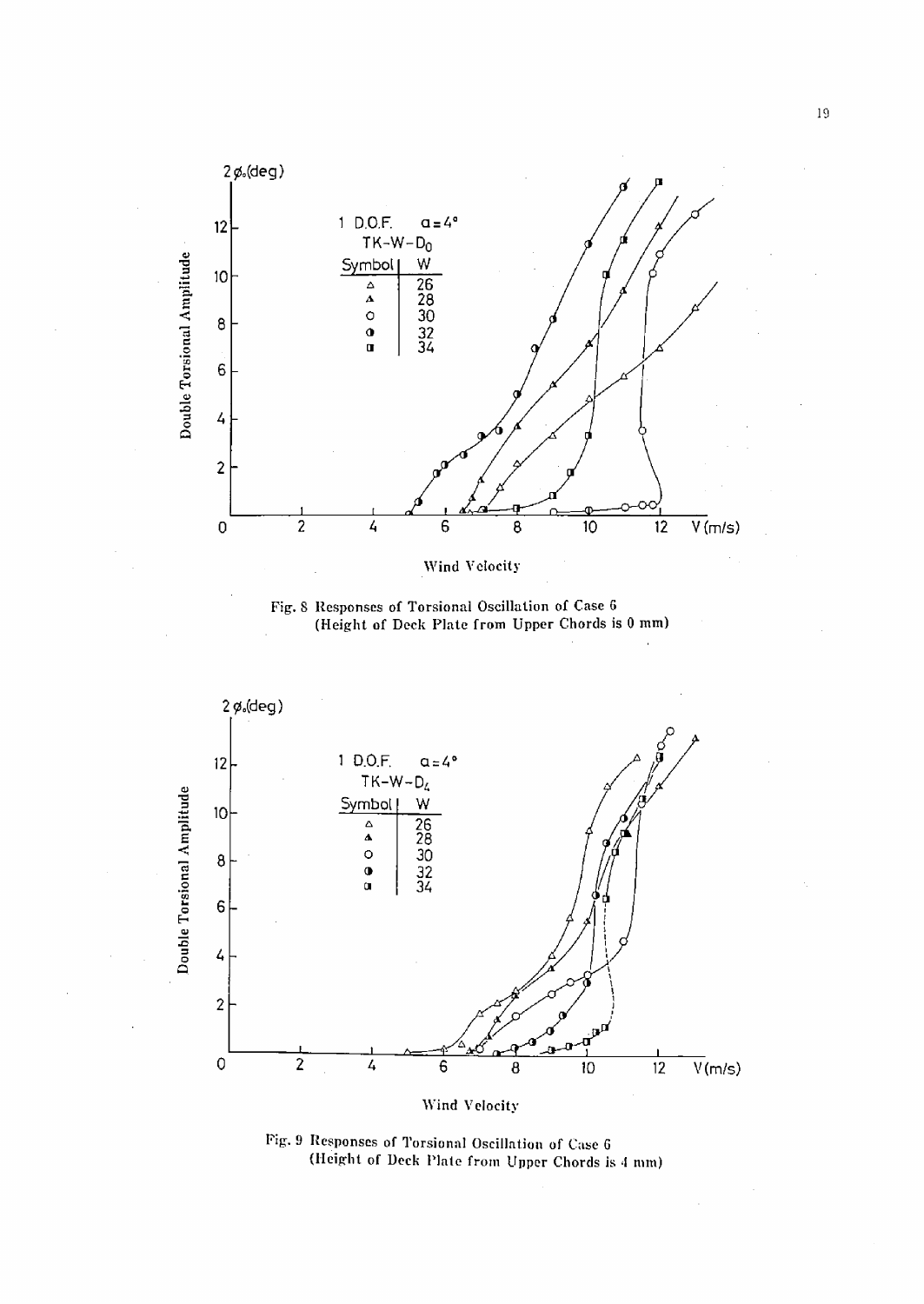# 4. CRITICAL WIND VELOCITY ACCORDING TO ARRANGEMENT OF STRUCTURAL MEMBERS

The critical wind velocity is discussed with relation to the height of deck plate from main truss and the width of that. The critical wind velocity in this section means the velocity corresponding to the double amplitudes of  $2\phi = 1$ <sup>c</sup> in the response curves.

(1) Critical wind velocity  $-$  height of deck plate (the case of constant width of 32 em of main truss). According to Fig.10 which shows the relation between the critical wind velocity and the angle of attack, it has the general tendency that the critical wind velocity becomes high at most angles of attack with increasing the height of deck plate from the main truss. In this case, it may be concluded that  $T-32-D_8$  is most favourable section. In order to investigate the effects of K-truss (upper side truss of main truss), Fig. 11 is offered which shows the relation



Fig. 10 Critical Wind Velocity to the Alteration of Angles of Attack



#### Fig. 11 Critical Wind Velocity to the Alteration of Deck Platcfrom Upper Heightof Chords with Constant Width of 32 em

between critical wind velocity and height of deck plate for 3 cases of Case 4, 5 and 6. With respect to the critical wind velocity to the height of deck plate, Case 4 has a reverse tendency to Case 5, but it has the similar one to Case 6. This means that the aerodynamic responses depend on not only the upper chords but also the diagonal members between both chords. It is considered that a little difference between Case 4 and Case 6 is caused by the another members, for example the side trusses and the gasset plates to connect the truss members. It may be concluded that the upper side K-truss mainly influences to aerodynamic responses of trussstiffened suspension bridges.

(2) Critical wind velocity  $-$  width of upper chords (Cases 5 and 6)

Fig. 12 shows the relation between the critical wind velocity and the width of upper chords in the case without the height of deck plate from that. Both cases have similar tendency that the critical wind velocity becomes high with increment of the width of upper chords and takes a maximum value at the width of 30 em but becomes low with increment of that over 30 em. The maximum value is about two times as large as the minimum one. This means that the choice of proper width of main truss is very important to improve the aerodynamic instability of long-span suspension bridges.